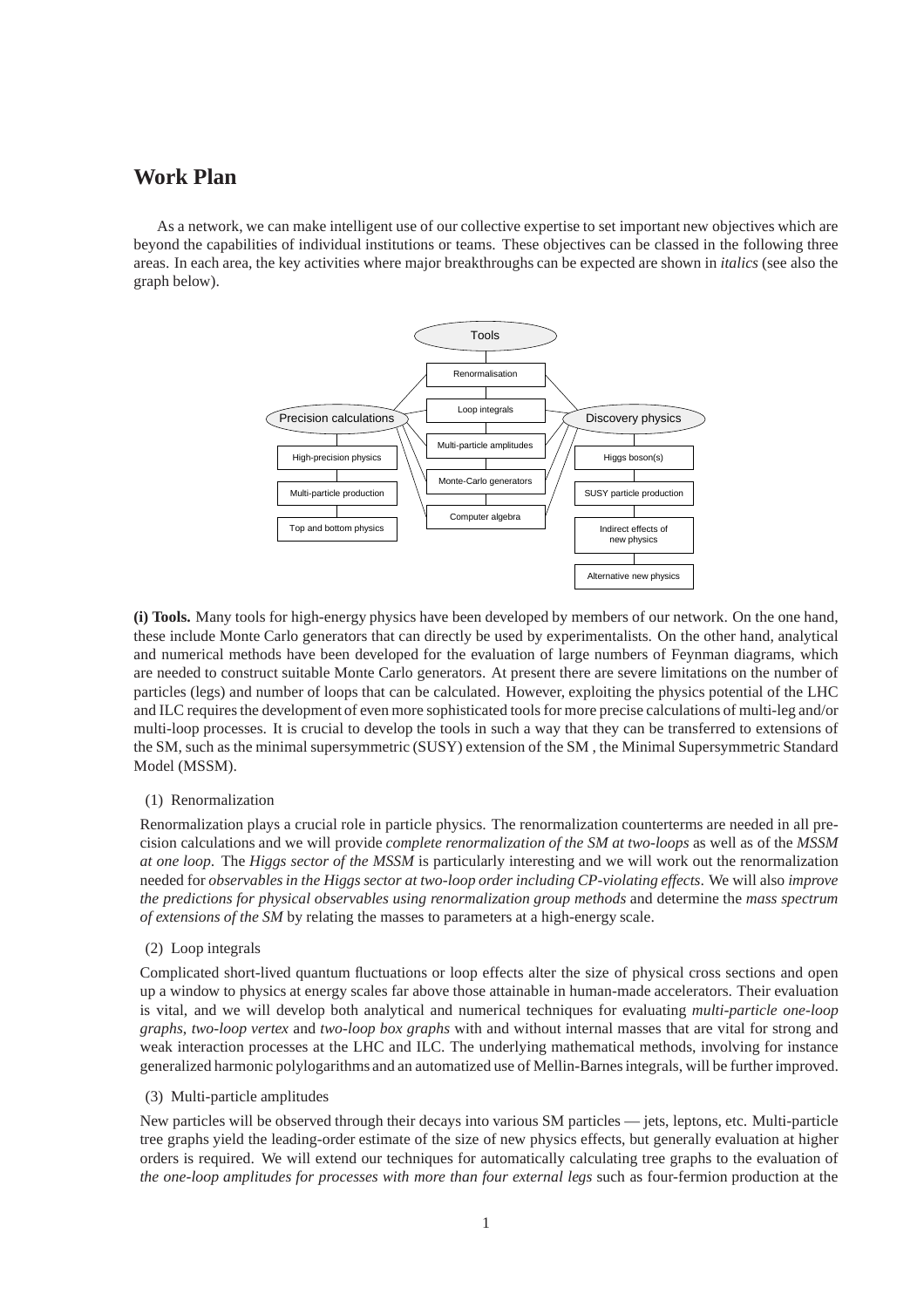LHC and ILC. We will study a new class of recursion relations, recently discovered by studying duality between Yang-Mills gauge theories and topological string theory and extend these techniques to obtain *improved recursion relations for tree-level as well as one-loop multi-particle amplitudes*.

## (4) Monte Carlo generators

Numerical methods play an essential role in determining precise predictions for physical observables. We will *construct and validate generators* suitable for tree processes and work on the *automated evaluation of strong and weak interaction corrections* at one loop. A major focus will be to combine strong QCD and weak corrections in *Monte Carlo programs that can be used to analyze LHC data*. Moreover, we will implement *SUSY spectrum calculations* into Monte Carlos.

## (5) Computer algebra

The complexity of multi-particle multi-loop processes requires the use and development of algebraic programs based on systems like MATHEMATICA, MAPLE or FORM. We will further refine these packages and apply them to *automatically generate and calculate one-loop amplitudes with more than four external legs*, as well as *two-loop amplitudes*. A common problem is the handling of the systems of equations relating loop integrals. We will develop *algebraic packages to exploit the integral relations and solve for the master integrals*. As most of the outstanding problems can only be solved by intense use of computer algebra programs such as FORM, involving very long run-times, parallel versions of this code have to be developed.

**(ii) Precision Calculations.** In order to exploit the potential of large colliders as much as possible, precision calculations including both strong and electroweak corrections are mandatory. These calculations, needed for both the LHC and the ILC, require the use of the sophisticated tools developed within and outside our network to calculate higher-order radiative corrections and processes with a larger number of particles. These calculations should not only be performed in the SM but also in extensions thereof since the new physics indirectly gives rise to extra corrections to SM processes. Moreover, once new physics has been established it has to be taken into account in all analyses. Therefore we aim at developing tools that are model independent and flexible.

# (6) High-precision physics

At hadron colliders all processes are affected by sizable effects of the strong interaction which are typically at the order of 20–50%. The calculation of these strong corrections is vital for the analysis of all experiments. We aim to compute the strong interaction corrections for important processes such as vector boson pair production including *finite quark mass effects at next-to-leading order* as well as the dominant effects at *next-to-next-to-leading order*. *Next-to-next-to-leading QCD corrections to the Drell–Yan process and single W- and Z-boson production* are of key importance, since these processes serve as luminosity monitors at LHC. Next-to-leading order electroweak effects are expected to be of a similar size as the next-to-next-to-leading order strong effects. We will evaluate *the weak corrections to strong processes* and implement them in *Monte Carlo generators*. At high energies, the electroweak corrections become more important owing to the appearance of large logarithmic effects and can reach 20% or more at LHC energies. Therefore, we will use our new tools to evaluate the *large strong and electroweak corrections for the most important processes at the LHC* such as those required for accurate measurements of the W mass. In particular, we will *identify the large electroweak logarithms and resum them* and calculate the *large polynomial electroweak corrections in the MSSM Higgs sector* relevant for both LHC and ILC processes. We will use and extend soft gluon resummation techniques to improve SM predictions for Higgs production via gluon fusion and to estimate power-suppressed effects affecting the determination of the jet energy scale at hadron colliders.

In the cleaner environment of lepton colliders the accuracy of the experiments is much higher, and theoretical predictions need to be often more precise. This requires a more complete inclusion of higher-order electroweak corrections besides those of the strong interaction. In order to improve the current level of precision tests of the electroweak theory, in particular in view of the prospective experimental accuracies at the ILC, complete *two-loop corrections to fermion-pair production processes* and *Bhabha scattering* are required.

#### (7) Multi-particle production

For processes with four fermions in the final state, the *full one-loop corrections* are required in order to match the accuracy of the ILC, in particular in the threshold region for W-pair production. The predictions and Monte Carlo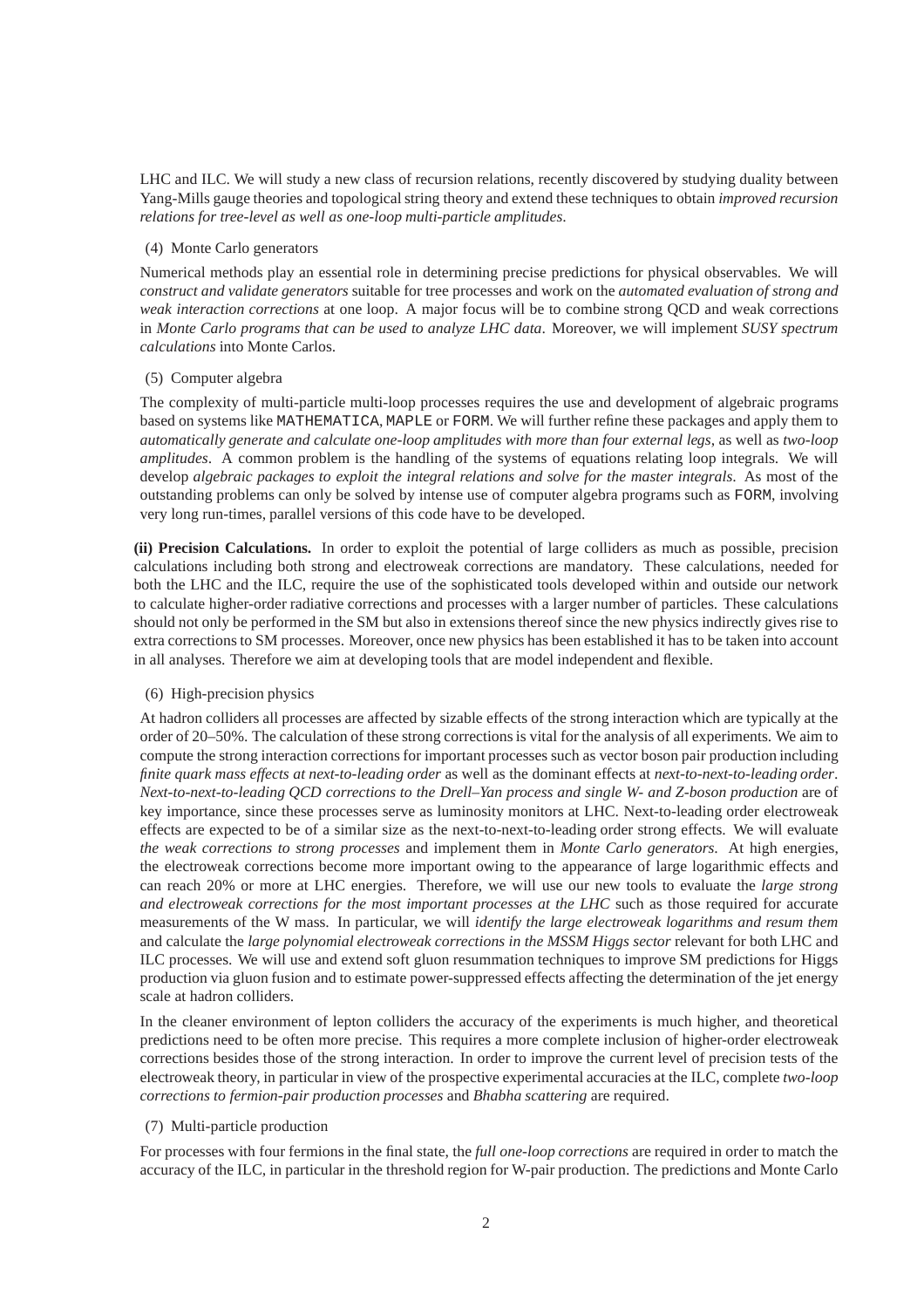generators for *six fermion production* will be improved by including higher-order corrections. At the LHC, multiparticle states are extremely abundant and potentially can mask the production and decay of heavy objects. We will use the new techniques and tools developed within the network to compute the *strong corrections to processes with four and six particles* in the final state. Moreover, *tree-level generators* will be developed to describe LHC processes with even more particles in the final state.

## (8) Top and bottom physics

The production and decay properties of top and bottom quarks are sensitive probes of possible effects of new physics. So far, we do not know very much about the top quark and its interactions, although the large top quark Yukawa coupling gives it a unique relationship with electroweak symmetry breaking. Amongst other things, we will compute the *strong corrections to single top production and top-pair production* at the LHC. We will identify strategies for determining the top quark properties and *constrain models with non-standard top interactions*. For what concerns the bottom quark, the experimental results at the B factories started a new phase of precision measurements, which will continue at the LHC. Precision calculations in *semileptonic and radiative B decays* have become necessary. We will study strong and electroweak corrections to these processes and their impact on the determination of the CKM matrix elements and the quark masses.

**(iii) Discovery Physics.** Our network focuses on questions related to electroweak symmetry breaking and the origin of mass together with the (related) quest for more general symmetries and other features than those already proven to exist. Among the main challenges to be met at the LHC and ILC are the discovery of the Higgs, the search for SUSY particles and the determination of their properties, and the identification of any possible new physics that could show up at the TeV scale. In particular, we will explore mechanisms for stabilizing the huge hierarchy between the weak scale and the Planck scale.

## (9) Higgs boson(s)

The Higgs boson as one of the key ingredients of the Standard Model is still undiscovered. If it exists, it will almost undoubtedly be discovered at the LHC. However, its spin properties, its quantum numbers, and its couplings with other particles must be measured with high precision for its identification. Therefore, we will develop and work out in detail *improved strategies for searching for and identifying the Higgs boson*. In SUSY models, the phenomenology of Higgs bosons can be completely different from the SM. We will systematically study and develop strategies for *Higgs search in non-standard scenarios*. We will also make more *precise predictions of the Higgs production cross sections and transverse momentum distributions including strong and electroweak corrections and taking into account CP-violating effects*.

# (10) SUSY particle production

SUSY particles are among the most eagerly anticipated physics targets of the LHC and the ILC. Therefore, we will *develop strategies for identifying supersymmetry at the LHC* and improve the theoretical predictions for production and decays of SUSY particles. Exploiting the calculational flexibility of the tools developed in this network, we are planning, for instance, to perform *full one-loop calculations for the production of SUSY particles including their decay*. The LHC and ILC have quite different strengths and will therefore yield highly complementary results. We will perform *detailed studies of the synergy of the LHC and ILC in searches for supersymmetry and other kinds of new physics and work out the expected physics gain*. Another crucial area of study is *CP and flavour violation in extended SUSY models* and the impact they may have on SUSY mass spectra and the production and decays of SUSY particles.

#### (11) Indirect effects of new physics

Precision measurements of rare decays can provide important constraints on the SM and its extensions. They can be performed at dedicated facilities at low energies but also at the LHC. We will calculate *NLO SUSY effects in radiative and rare B decays* and derive *constraints from B and K physics on the SUSY particle spectrum*. Moreover, we will study the *impact of SUSY particles on the determination of the CKM matrix*.

# (12) Alternative new physics

We will study the effects of other possible new particles and interactions at high-energy scales on a large variety of LHC and ILC observables. We will investigate *CP-violating effects in the leptonic sector* and the *phenomenological consequences of different SUSY scenarios on neutrino physics*. We will *derive constraints on new physics*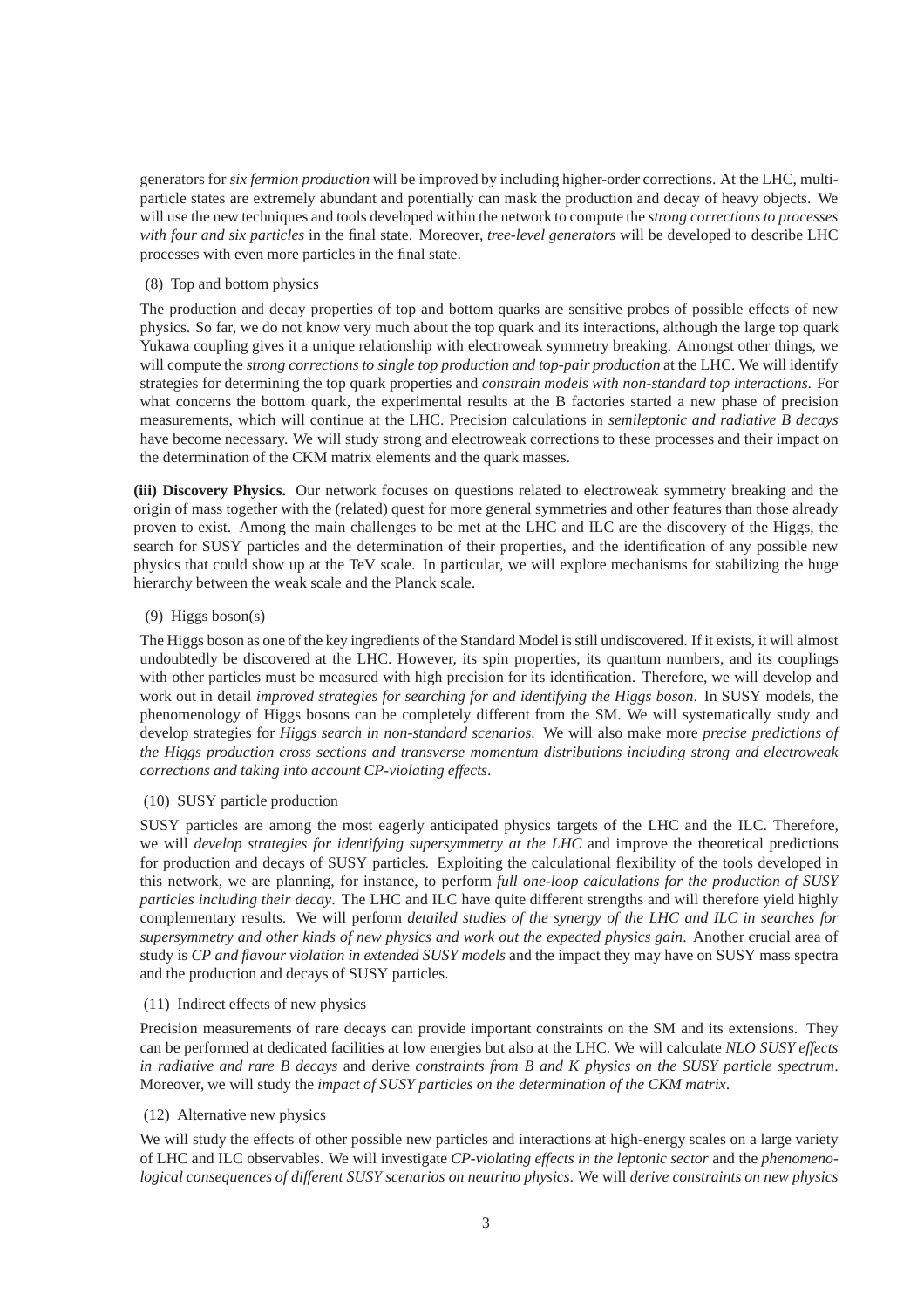*models from bounds on the dark matter relic density*. We will also be concerned with other more speculative theories such as *little-Higgs theories*, Kaluza-Klein excitations in theories of *extra dimensions*, which are motivated by string theory, and phenomenological implications of a *non-commutative space-time*.

The different tasks require different and complimentary expertise and will be treated accordingly by the appropriate sub-groups of the overall collaboration. The allocation of these tasks between the participants is shown in Table 1. The convenors in collaboration with the participants will closely monitor the progress in each task and the *scientific committee* will come up with recommendations for any necessary change in the work plan.

| Participants                         | $\mathbf{1}$ | $\mathfrak{D}$ | $\mathcal{F}$ | $\overline{4}$ | 5 | 6 | $\tau$ | 8 | 9 | 10 | 11 | 12 | 13 | 14 | 15 | 16 | 17 |
|--------------------------------------|--------------|----------------|---------------|----------------|---|---|--------|---|---|----|----|----|----|----|----|----|----|
| (i) Tools                            |              |                |               |                |   |   |        |   |   |    |    |    |    |    |    |    |    |
| (1) Renormalization                  |              |                |               |                |   |   |        |   |   |    |    |    |    |    |    |    |    |
| (2) Loop integrals                   |              |                |               |                |   |   |        |   |   |    |    |    |    |    |    |    |    |
| (3) Multi-particle amplitudes        |              |                |               |                |   |   |        |   |   |    |    |    |    |    |    |    |    |
| (4) Monte Carlo generators           |              |                |               |                |   |   |        |   |   |    |    |    |    |    |    |    |    |
| (5) Computer algebra                 |              |                |               |                |   |   |        |   |   |    |    |    |    |    |    |    |    |
| (ii) Precision calculations          |              |                |               |                |   |   |        |   |   |    |    |    |    |    |    |    |    |
| (6) Electroweak Physics              |              |                |               |                |   |   |        |   |   |    |    |    |    |    |    |    |    |
| (7) Multi-particle production        |              |                |               |                |   |   |        |   |   |    |    |    |    |    |    |    |    |
| (8) Top and Bottom physics           |              |                |               |                |   |   |        |   |   |    |    |    |    |    |    |    |    |
| (iii) Discovery Physics              |              |                |               |                |   |   |        |   |   |    |    |    |    |    |    |    |    |
| (9) Higgs physics                    |              |                |               |                |   |   |        |   |   |    |    |    |    |    |    |    |    |
| (10) SUSY particle production        |              |                |               |                |   |   |        |   |   |    |    |    |    |    |    |    |    |
| (11) Indirect effects of new physics |              |                |               |                |   |   |        |   |   |    |    |    |    |    |    |    |    |
| (12) Alternative new physics         |              |                |               |                |   |   |        |   |   |    |    |    |    |    |    |    |    |

**Table 1:** Allocation of tasks among the participants

# **Involvement of other Institutes**

The Coordinator, National Research Center for Scientific Research "Demokritos", which is carrying out part of the work, will be supported by researchers from Universities and/or Research Centers in Athens, Thessaloniki, Patras and Sofia (Bulgaria).

The Contractor, University of Durham, which is carrying out part of the work, will be supported by researchers from Universities and/or Research Centers in Cambridge, Edinburgh, Glasgow and Southampton.